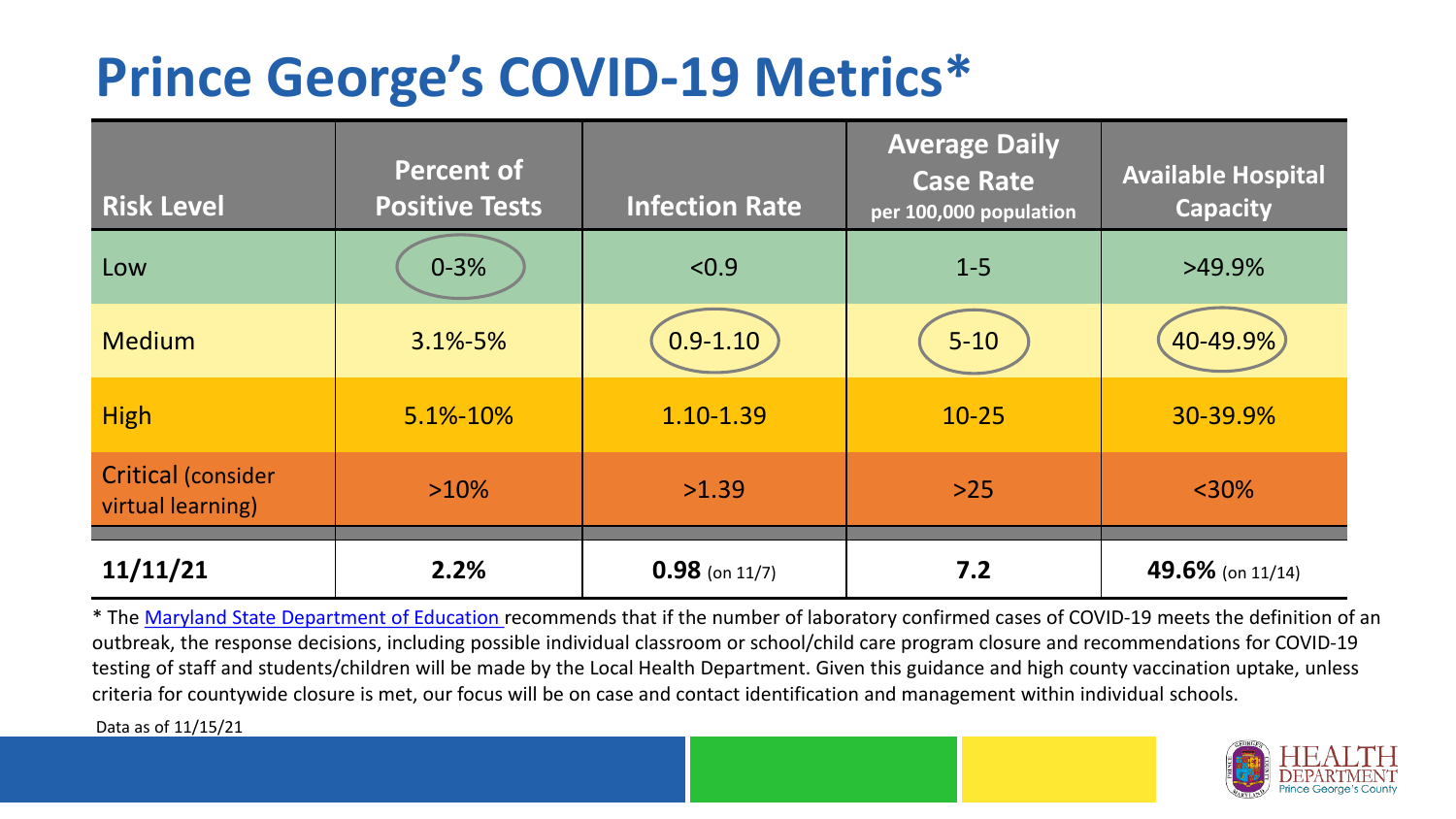# **COVID-19 Community Transmission and Vaccination**

Per the [CDC updated guidance for COVID-19 Prevention in K-12 Schools,](https://www.cdc.gov/coronavirus/2019-ncov/community/schools-childcare/k-12-guidance.html) vaccination is considered the leading prevention strategy for those who are eligible, and **Prince George's County exceeds the percentage of U.S. vaccinations for ages 12 and above**. The CDC also emphasizes using multiple prevention strategies together consistently, included universal indoor masking, as needed based on the level of community transmission and vaccine coverage.



\*County-specific data as of 11/15/21; all other data accessed on 11/15/21 at:<https://covid.cdc.gov/covid-data-tracker>

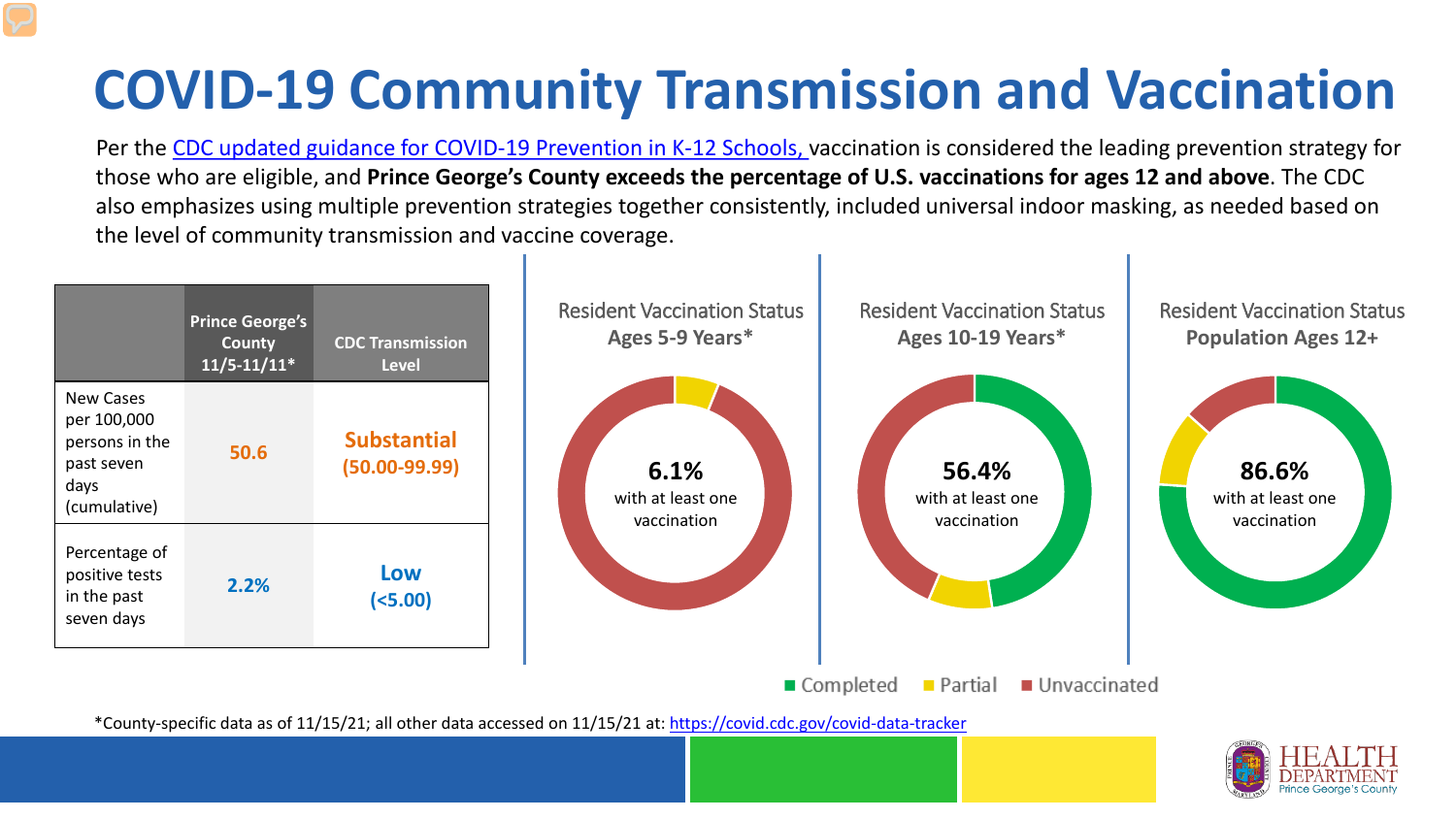### **Testing: Percent Positive** (past 7 days by test date)

The percent of tests returning as positive for county residents was 2.2% in the middle of last week. We have remained below 3% for one month.

3.1% 3.2% 3.1% 2.9% 2.9% 2.8% 2.8% 2.7% 2.5% 2.5% 2.4% 2.3% 2.2% 2.1% 2.1% 2.2% 2.2% 2.3% 2.4% 2.4% 2.4% 2.4% 2.3% 2.3% 2.3% 2.2% 2.2% 2.3% 2.3% 2.2% 2.2% 2.2% 2.2% 0.0% 0.5% 1.0% 1.5% 2.0% 2.5% 3.0% 3.5% 4.0% 10-Oct 11-Oct 12-Oct 13-Oct 14-Oct 15-Oct 16-Oct 17-Oct 18-Oct 19-Oct 20-Oct 21-Oct 22-Oct 23-Oct 24-Oct 25-Oct 26-Oct 27-Oct 28-Oct 29-Oct 30-Oct 31-Oct 1-Nov 2-Nov 3-Nov 4-Nov 5-Nov 6-Nov 7-Nov 8-Nov 9-Nov 10-Nov 11-Nov

**Percent of Positive COVID-19 Tests by Date Collected** (as of 11/15/21)

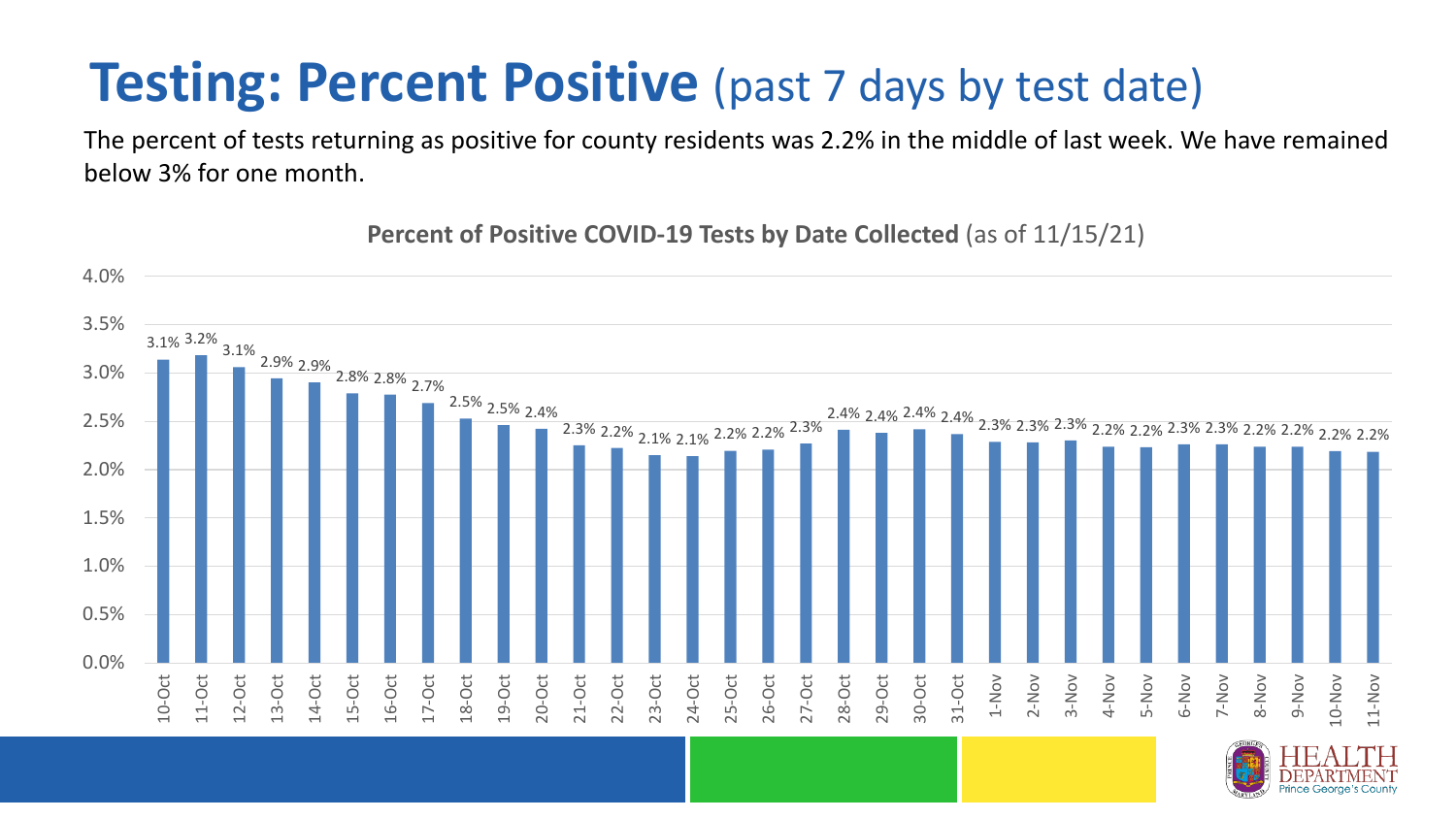## **Infection Rate for Prince George's County**



#### **Estimated by ovidActNow.org**

Accessed 11/15/2021. Each data point is a 14-day weighted average. Presented as the most recent seven days of data as a dashed line, as data is often revised by states several days after reporting.

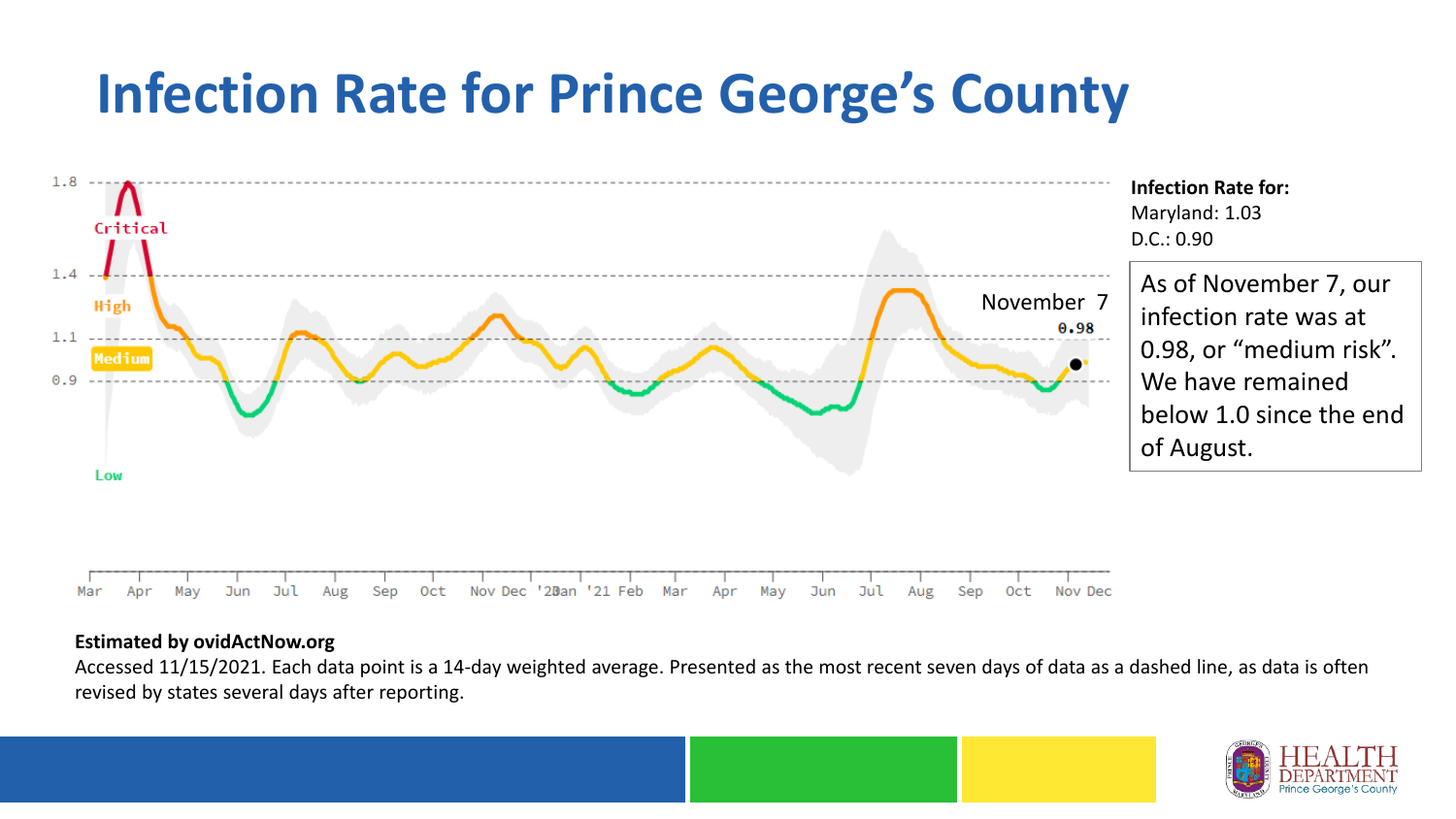### **Average Daily Case Rate** (7-day Average by test date)

**The daily case rate in the middle of last week was 7.2 new cases per 100,000 resident.** We have remained below 8.0 for over one week.

11.6 11.0 10.410.110.2  $9.5.9.4 \cdot 9.1 \cdot 9.2 \cdot 9.0 \cdot 8.6$ 7.9 8.0 7.7 7.9 8.0 7.8 7.9 8.4 8.1 8.2 7.8 7.5 7.5 7.7 7.5 7.6 7.7 7.7 7.8 7.9 7.6 7.2 0.0 2.0 4.0 6.0 8.0 10.0 12.0 14.0 10/10 10/11 10/12 10/13 10/14 10/15 10/16 10/17 10/18 10/19 10/20 10/21 10/22 10/23 10/24 10/25 10/26 10/27 10/28 10/29 10/30 10/31 11/1 11/2 11/3 11/4 11/5 11/6 11/7 11/8 11/9 11/10 11/11 **Low Risk Medium High**

**Average New COVID-19 Cases Per Day Per 100,000 Residents**

Data as of 11/15/21